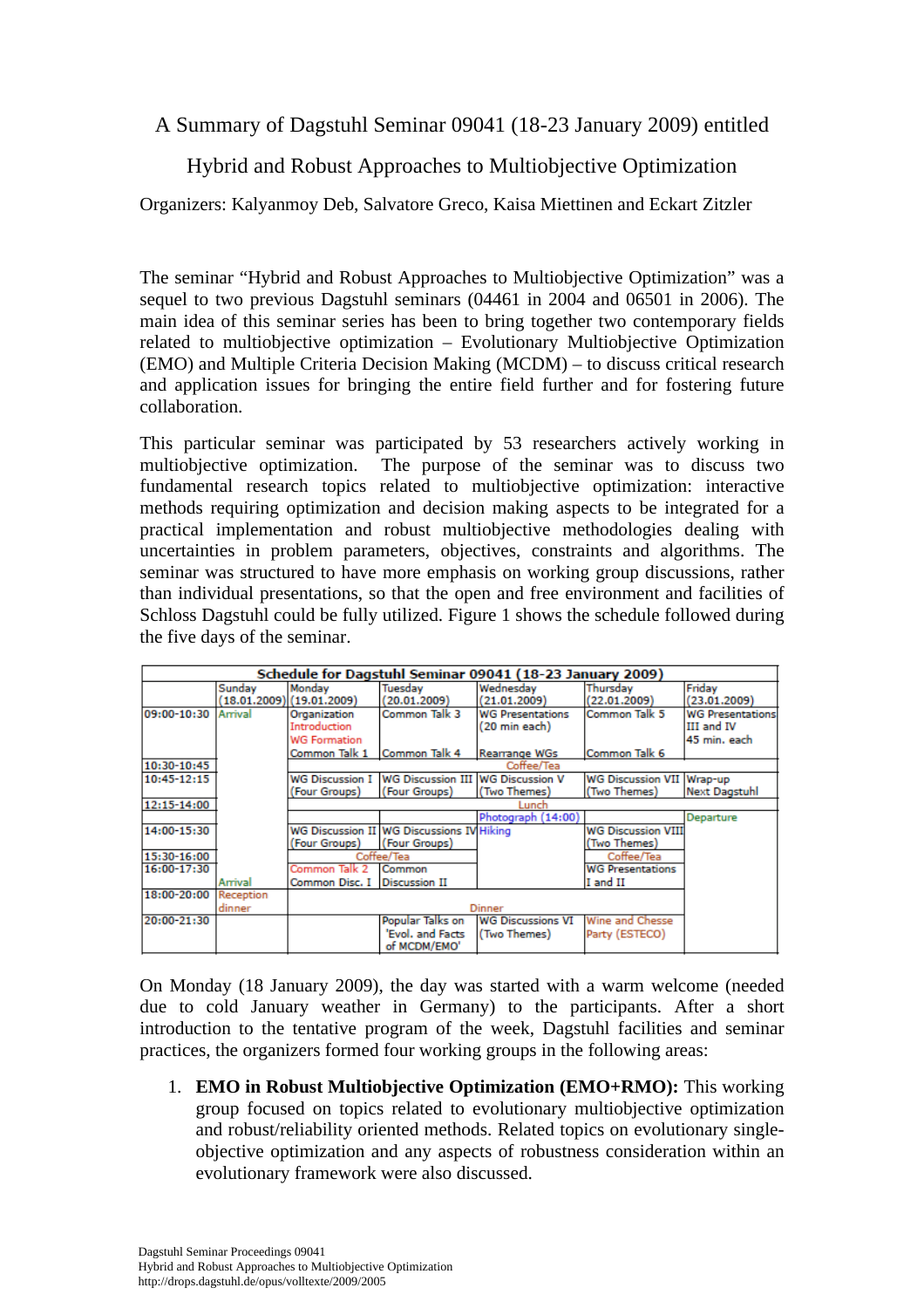- 2. **MCDM in Robust Multiobjective Optimization (MCDM+RMO):** This working group focused on topics related to multiple criteria optimization and decision-making, taking into account the principles of robust/reliable recommendations. The group discussed the meaning and the ways of implementation of the concepts of robustness and reliability in the context of multiple criteria decision analysis and that of single- or multi-objective optimization, with a particular attention to interactive methods of evolutionary multiobjective optimization.
- 3. **EMO in Interactive Multiobjective Optimization (EMO+IMO):** This working group focused on topics related to evolutionary multiobjective optimization and interactive methods involving MCDM techniques, decision makers, mathematical programming methods and others. Any hybrid method involving EMO, including local searches, was of interest to this group.
- 4. **MCDM in Robust and Interactive Multiobjective Optimization (MCDM+RIMO):** This working group focused on considering robustness and related issues in the context of interactive multiple criteria decision making, in different stages of the decision process.

Before the tea break, Masahiro Inuiguchi delivered an invited talk on Fuzzy/ possibilistic programming approaches in relations with MCDM, RMO, EMO, and IMO. Thereafter, the participants disbursed into four working groups to make an indepth discussion on their respective topics. In the afternoon, another invited talk was presented by Joshua Knowles entitled `The meaning of robustness in EMO'. The day was ended with brief presentations from the working groups summarizing the discussions of different subgroups that had been formed.

On Tuesday, two common invited talks were presented, first by Roman Slowinski entitled `A new robust interactive EMO using dominance based rough set approach' followed by Juergen Branke's talk entitled `EMO for searching robust and reliable solutions'. The working groups assembled for further discussions. In the evening, merits and demerits of EMO and MCDM practices were discussed and interesting insights of their working principles were brought out. After dinner, an interesting session was organized in which Pekka Korhonen and Jyrki Wallenius presented a history of events detailing 'Evolution and Facts of MCDM''. Thereafter, Carlos Fonseca, Carlos Coello and Hisao Ishibuchi presented the growth and focus of the EMO field.

On Wednesday morning, working group moderators presented a brief summary of their groups' discussions to the rest of the participants. Then, participants were divided into two major groups to enable crossbreeding of ideas.

- 1. EMO, MCDM and Robust Multiobjective Optimization
- 2. EMO, MCDM and Interactive Multiobjective Optimization

At the start of the group discussions, it was felt that each of these two groups should then split into smaller subgroups and focus on some common topics of interests between EMO and MCDM researchers. The first group was divided in three